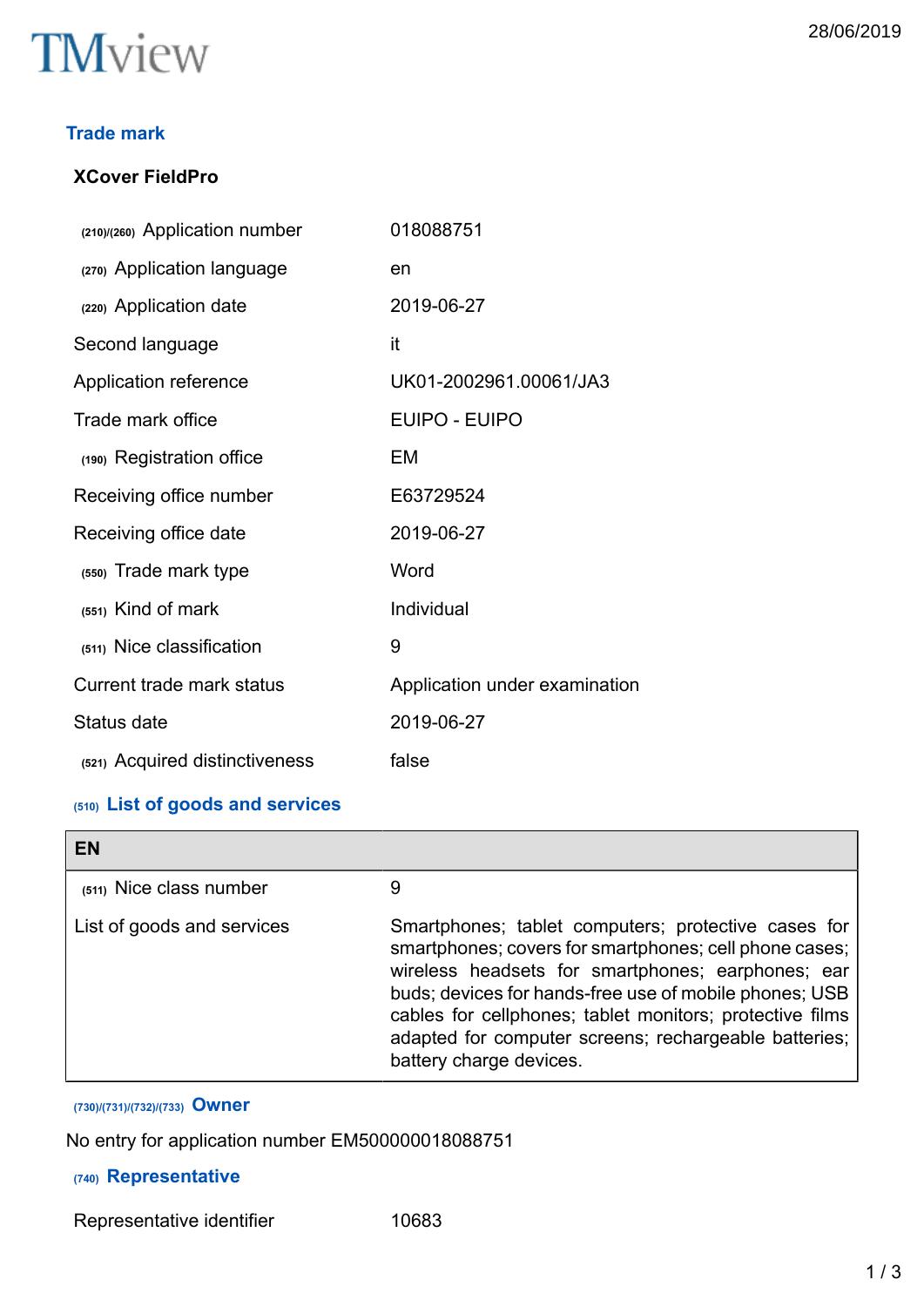# **TM**view

| Name                                         | <b>FIELDFISHER LLP</b>      |
|----------------------------------------------|-----------------------------|
| Legal entity                                 | Legal Person                |
| Representative kind                          | Association                 |
| Representative nationality code              | <b>GB</b>                   |
| Representative incorporation<br>country code | <b>GB</b>                   |
| Incorporation region                         | London, City of             |
| Address country                              | <b>GB</b>                   |
| Address country                              | <b>GB</b>                   |
| <b>Street</b>                                | Riverbank House 2 Swan Lane |
| City                                         | London                      |
| <b>State</b>                                 | London, City of             |
| Postcode                                     | EC4R 3TT                    |
| Phone                                        | 00 44-2078614000            |
| Fax                                          | 00 44-2079002414            |
| Email                                        | IP@fieldfisher.com          |

#### **(750) Correspondence address**

#### **(350) Seniority**

No entry for application number EM500000018088751

#### **Exhibition priority**

No entry for application number EM500000018088751

#### **Priority**

No entry for application number EM500000018088751

#### **International registration transformation**

No entry for application number EM500000018088751

#### **Publication**

No entry for application number EM500000018088751

### **Opposition**

No entry for application number EM500000018088751